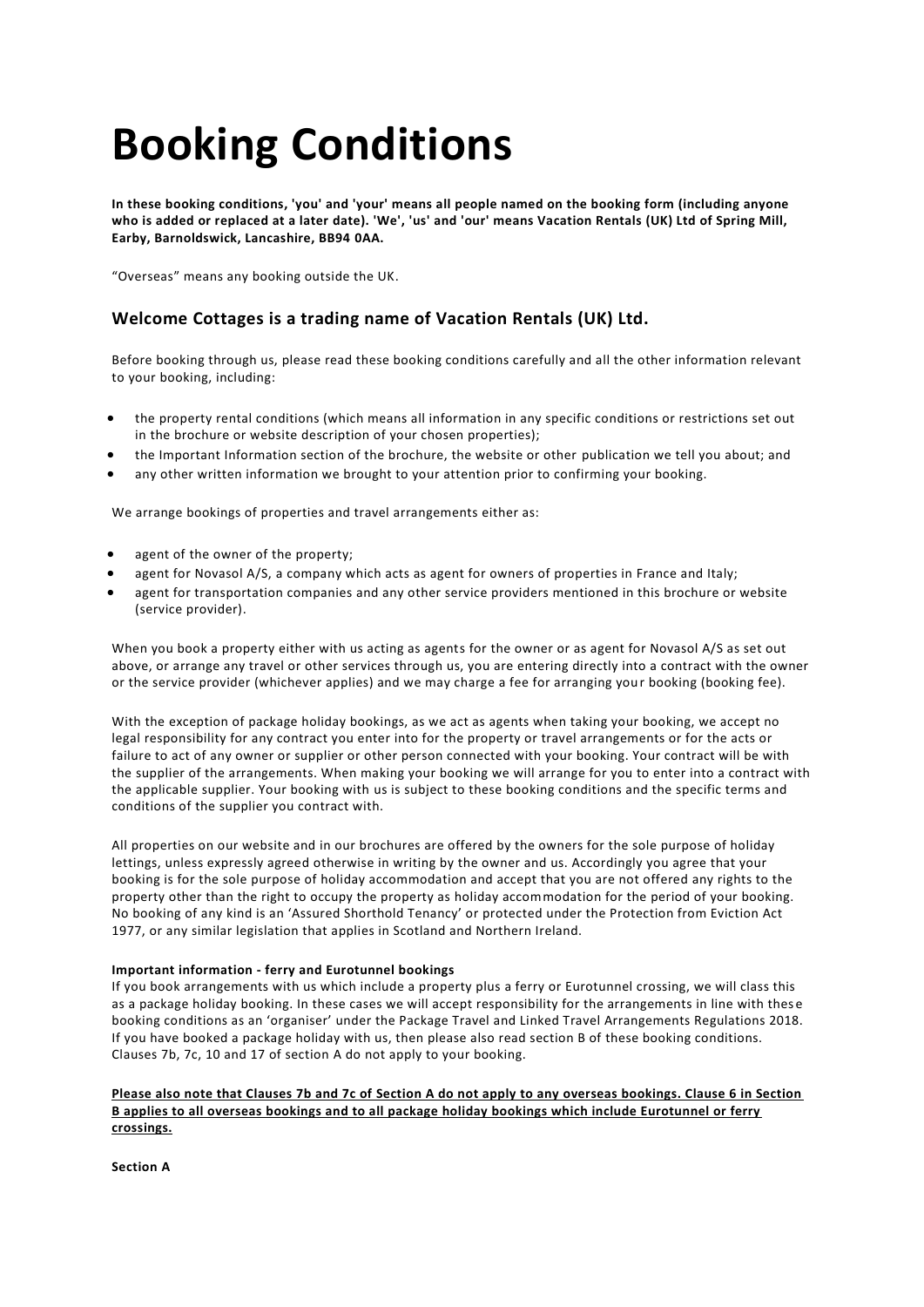#### **1 Making your booking**

All bookings depend on the property and other arrangements being available. You, as the person in charge of the party ("the party leader"), must be at least 18 years old at the time of booking. All other members of the party must authorise you to make the booking on the basis of these booking conditions. By making the booking, you confirm that you are authorised to make the booking and that all other members of the party agree that the booking will be governed by these booking conditions. You, as the party leader, are responsible for making all payments due to us.

As long as the property is available and we have received all the relevant payments from you, we will give you written confirmation (see below) as soon as reasonably possible. This confirmation will show your booking details, the amount you have paid and the amount you still owe for the booking. Your binding contract with the owner will begin when we issue you with the written confirmation on behalf of the owner. For bookings made within 14 days of the departure date, you will have a binding contract with the owner when we give written confirmation of your booking to you or your travel agent and you have made the appropriate payments to us or your travel agent. If we pay the deposit into our bank account, it will not mean we have accepted a booking unless we have issued you with written confirmation. Please do not make any other travel arrangements (such as flights) until we have issued you with a written confirmation. We will give you your written confirmation either by post or by email. If you book with us online, we will acknowledge that we have received your booking and then send you confirmation by email. If you book by post or phone, we will send your confirmation to you by post unless you tell us at the time of booking that you would prefer it to be provided by email. It is your responsibility to check your emails regularly and to let us know about any change to your email address.

We, on behalf of the owner, Novasol A/S or service provider (whichever applies), have the right to refuse any booking before we send you your written confirmation. If we do this, we will tell you in writing and promptly refund any money you have paid to us. In this case, neither we nor the owner or other service provider (if any) will have any legal responsibility to you.

As soon as you receive your confirmation, you must check the details carefully. If anything is not correct, you should tell us immediately. Please ensure that names are exactly as stated in the relevant passport. As we act only as booking agent, we have no responsibility for any errors in any documentation except where an error is made by us. If you book through a travel agent, we will send your confirmation and all other documents to your travel agent.

Where we offer the option of a provisional telephone booking, the property will be released for general sale after the agreed time period unless you fully confirm the booking.

Even if we have sent a written confirmation, we on behalf of the owner, Novasol A/S or service provider, have the right to cancel a booking where there are reasonable grounds to believe that (i) it is not legitimate (ii) you are likely to breach any of our booking conditions (iii) information supplied by you in relation to your booking is incorrect (iv) you have behaved in a vexatious, abusive or unlawful manner to owners, suppliers or to our staff. If we cancel your booking, we will tell you in writing and neither we nor the owner, Novasol A/S or service provider will have any legal responsibility to you.

#### **2 Payment**

When you book, you must pay the deposit amount then due plus any applicable booking fee by debit or credit card, or by sending us a cheque. We only accept payment in pounds sterling. We must then receive the rest of the money owed no less than 10 weeks before the start of your stay, or no less than 12 weeks where the property is stated to sleep 10 or more people. We will automatically collect the balance owed on the card that you used to pay the deposit, unless you settle the amount owed before that date or unless you tell us otherwise, however, if you book less than 10 weeks before the start of your stay (or less than 12 weeks before the start of your stay where the property is stated to sleep 10 or more people), we must receive full payment of the total cost of your booking (including any insurance premiums) when you make the booking. For any arrangements booked less than two weeks before the start of your stay, you must pay for the booking in full by debit or credit card, or by bank transfer, at the time of booking.

If you do not pay any payment due in relation to your booking by the appropriate date we, on behalf of the owner, Novasol A/S or service provider, are entitled to assume that you want to cancel your booking. In this case, your booking will be cancelled immediately and the provisions of either Section A, clause 7b or Section B, clause 6 will apply, as applicable. You may also need to pay additional charges. Please see section A, clause 7b or Section B, clause 6 as appropriate.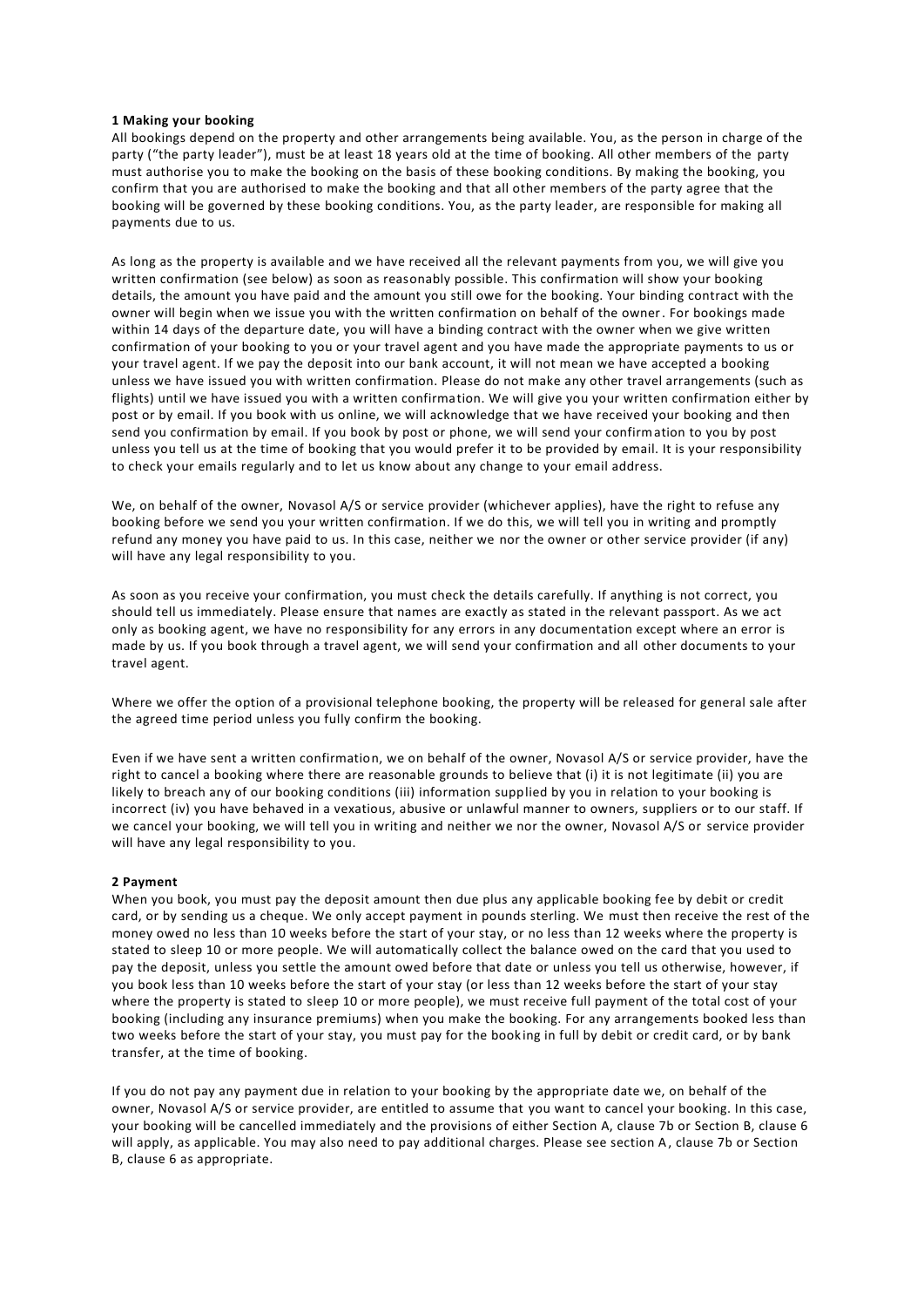There is no charge for debit or credit card payments. If your bank refuses to make your payment for any reason, we are entitled to make an administration charge of £35.

Please note that we act as an agent and that other than any booking fee (which we may charge ourselves for the services we provide in administering your booking) all charges (including cancellation charges) and refunds are made for and on behalf of the owner, Novasol A/S or the service provider as appropriate.

Except where otherwise advised or stated in, all monies you pay to us for the arrangements (except for insurance premiums, bookings fees and our commission) will be held by us on behalf of the owner, Novasol A/S or service provider and forwarded on to them in accordance with our agreement with them.

#### **3 Pricing**

We keep the prices charged by the owner or service provider under constant review and the prices of unsold arrangements may be increased or reduced at any time. We may also correct mistakes in the pricing of unsold arrangements at any time. We will confirm the price of your booking when you make it. As changes and mistakes can happen, you must check the price and all other details of your chosen arrangements at the time of booking.

All prices quoted or otherwise given to you include all charges and any taxes or government charges which may apply to your booking at the time it is made, with the exception of French local tourist tax which will be payable in addition. You may also be required to pay any additional taxes that arise after your booking has been confirmed.

By making a booking, you are agreeing to make payment in respect of the applicable French local tourist tax as described in the Important Information section on our website. The exact amount of tax will depend on a number of factors including the property in question, its location and the duration of your stay, but will be a maximum of €4.60 per adult, per night. You are obliged to make payment in respect of this tax when you pay your final balance, in GBP at an exchange rate £1/€1.126. If you already paid in full when booking, we'll take the local tax charge as an additional payment from the last card used to make payment to us. It is possible that the applicable rate of tax may increase between the date on which you make payment for your holiday and the date on which your holiday starts. In this situation, we will notify you of the additional amount of tax due, and will take an additional payment in respect of this increased amount of tax from the last card used to make payment, with such payment being taken on or around the date your holiday starts.

We can pass on to you, in full, after we have confirmed your booking, all costs or charges the owner or service provider makes to us which are connected with your booking, including any price increases due to changes in the exchange rates of currency.

All accommodation prices are for the property as a whole and are not on a per person basis, except when an extra person charge applies.

We can charge a booking fee for the services we provide in administering your booking. Any booking fee will be stated in our brochure and on our website and will be shown as a separate charge on your confirmation.

#### **4 Offers with a low deposit**

Occasionally we make offers giving you the chance to book properties with either no deposit, or a deposit which is lower than usual. We will give you details of any extra terms that may apply to the offer before, or when, you make your booking. You should read these extra terms with these booking conditions as both apply to your booking. If you book a property with either no deposit or one which is lower than usual, you also agree to pay the difference between the amount paid and the usual deposit (see table below), plus any booking fee, ferry or Eurotunnel charges, the cost of any other travel arrangements included in your booking and any travel insurance premiums due, either at the time the balance of your booking is due or, if you cancel, at the time you cancel the booking. If you cancel, you must also pay all other cancellation charges which may apply. Please see section 7 for details on cancellations. You will still have to pay any travel insurance premiums at the time of booking if this is something you have chosen.

We can decide to extend or withdraw any offer at any time, should we wish to do so.

|                | <b>Accommodation Cost   Usual Deposit Payment*</b> |
|----------------|----------------------------------------------------|
| $£0$ to $£200$ | £75                                                |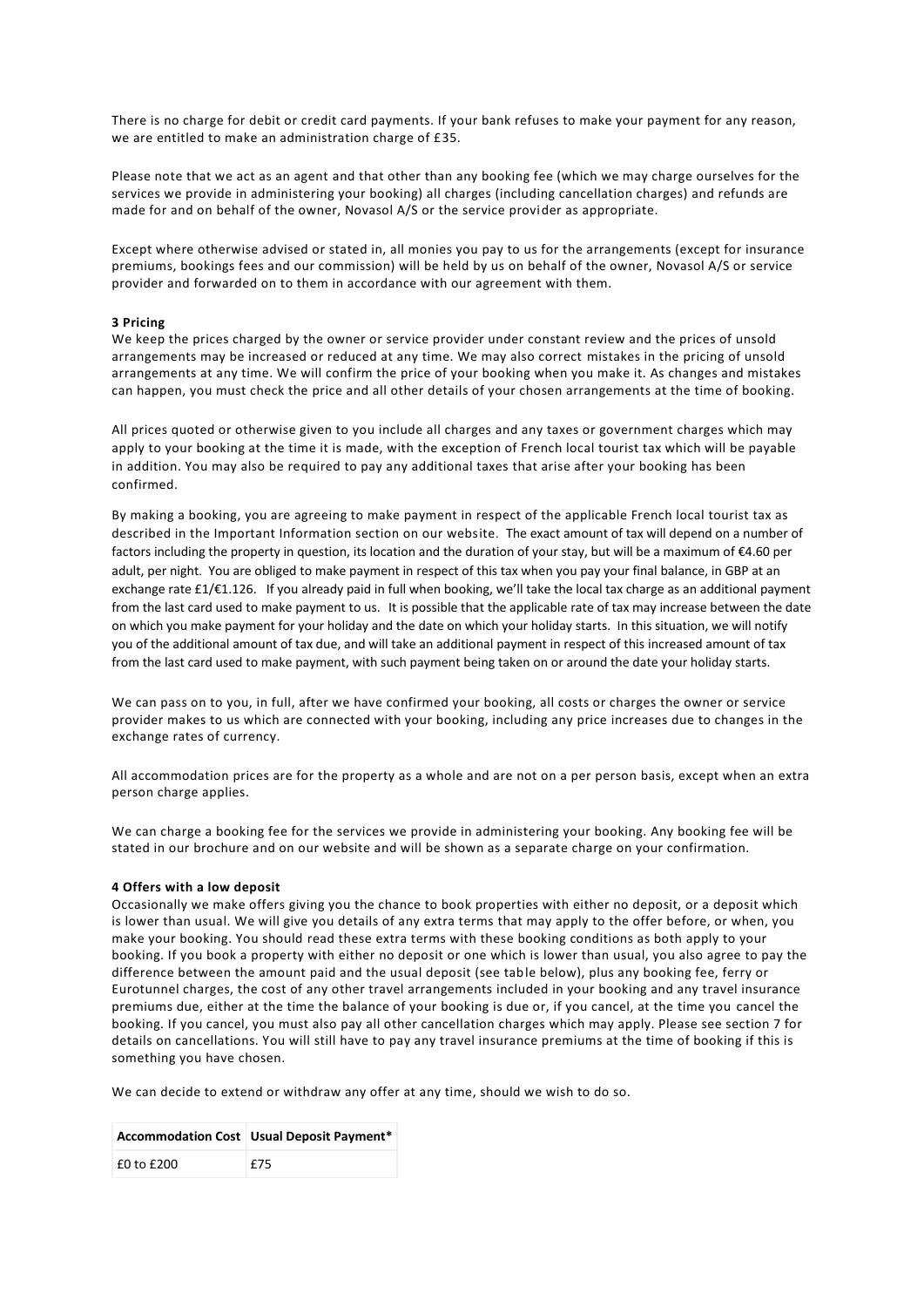| £201 to £350    | £100 |
|-----------------|------|
| £351 to £500    | £125 |
| £501 to £750    | £200 |
| £751 to £1000   | £250 |
| £1001 to £1500  | £300 |
| £1501 to £2000  | £350 |
| £2001 to £2500  | £400 |
| £2501 and above | £450 |

\*For some bookings we may require a higher deposit amount. The exact deposit amount will be notified to you at the time of booking.

#### **5 Brochure and website details**

We aim to make sure that the information provided by owners, Novasol A/S and service providers is presented accurately on our website, in brochures and other promotional literature or material we produce and provide. It is intended to present a general idea of the arrangements. Not all details of the relevant facilities can be included on our website. Furthermore, there may be small differences between the actual property/arrangements and its description. This is usually because the owners/service providers are always aiming to improve services and facilities. Occasionally, problems mean that some facilities or services are not available or may be restricted. If this happens, we will tell you as soon as reasonably practical after we become aware of the situa tion. We cannot accept responsibility for any changes or closures to local services or attractions mentioned in the brochure or on our website, by our advisers or advertised elsewhere. We make reasonable efforts to make sure that information we give you about your property and its facilities or services, as well as advertised travel and other services, is accurate and complete on the date given. We cannot accept responsibility for any inaccurate, incomplete or misleading information about any property/arrangements or its facilities and services, unless this was caused by our negligence.

Where Wi-Fi is an advertised facility, please note that its provision is subject to availability and network conditions. It may not be available 24 hours a day and is provided for pleasure not for business purposes. Bookings are not accepted if they are wholly reliant on the uninterrupted, unlimited provision of Wi-Fi.

#### **6 ABTA membership**

We are a Member of ABTA - membership numbers Y0662 (Accommodation only sales) and L4801 (Package holiday sales) which means you have the benefit of ABTA's assistance and Code of Conduct. We provide financial protection for your money when you buy a package holiday or any overseas holiday. If you buy accommodation only in the UK this protection doesn't apply. We are obliged to maintain a high standard of service to you by ABTA's Code of Conduct. We can also offer you ABTA's scheme for the resolution of disputes which is approved by the Chartered Trading Standards Institute. If we can't resolve your complaint, go to [www.abta.com](http://www.abta.com/) to use ABTA's simple procedure. Further information on the Code and ABTA's assistance in resolving disputes can be found on [www.abta.com.](http://www.abta.com/) You can also access the European Commission Online Dispute (ODR) Resolution platform at [https://ec.europa.eu/consumers/odr/.](https://ec.europa.eu/consumers/odr/) This ODR platform is a means of registering your complaint with us; it will not determine how your complaint should be resolved.

#### **7 If you change or cancel your booking**

# **a) Changes**

If you want to change any detail of your confirmed booking, we will do our best to make the changes. However, we must receive your notice in writing by post or email. We may agree to accept notice over the telephone, but this should be arranged with us first. Some owners/service providers may treat changes to your dates or property as a cancellation of the original booking and so you will have to pay cancellation charges. Also, we cannot guarantee that the owner or service provider concerned will be able to meet your request. Changes can only be accepted in accordance with the owner/service provider's terms and conditions. You will be asked to pay us an administration charge of £35 for each change or £60 for each change if we have already issued your travel documents. Plus, where the owner/service provider can meet your change request, you will have to pay any costs incurred by them in facilitating this change for you, which will be charged at the current brochure or website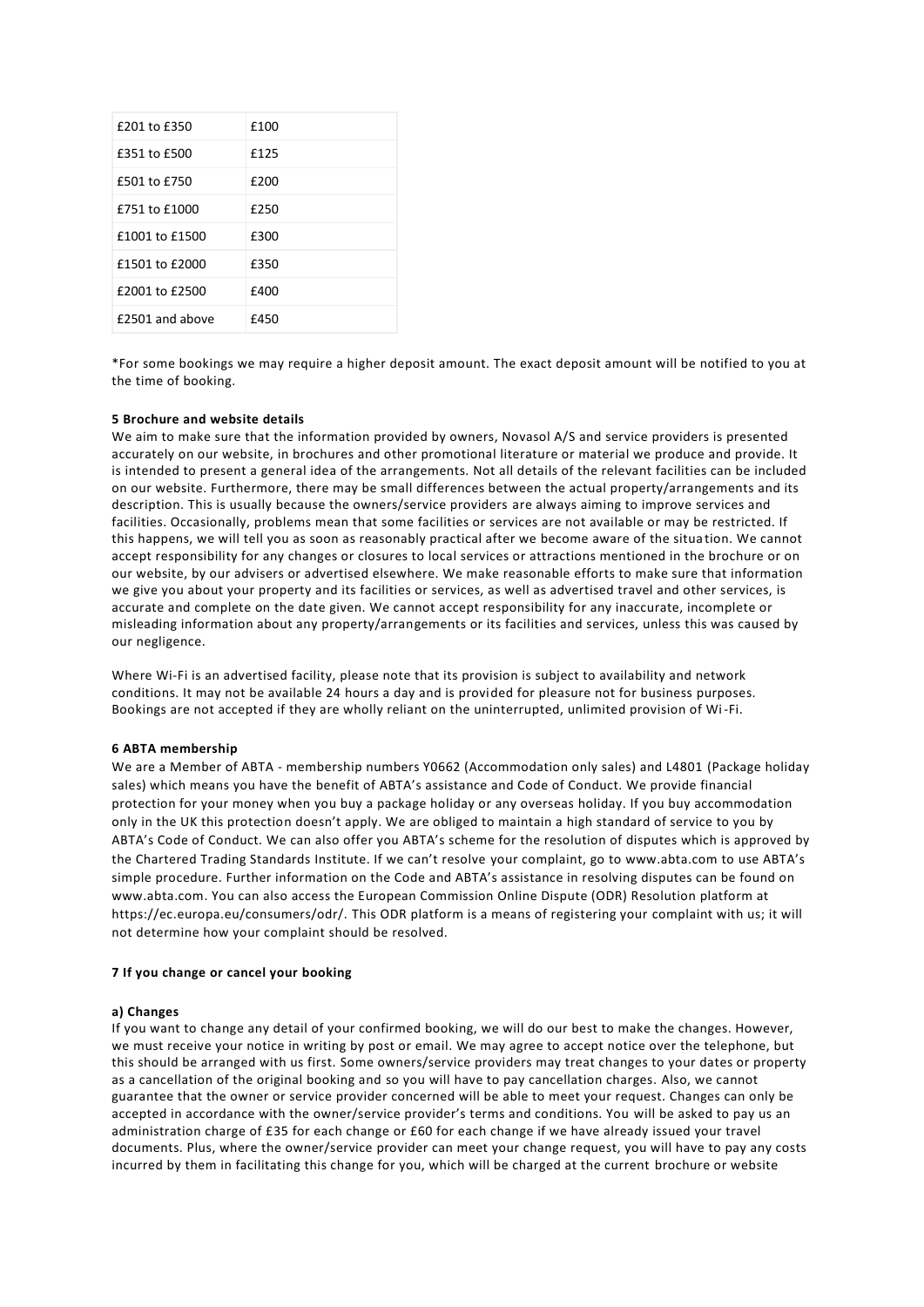price, which may be different from the price in the brochure or website from which you booked your chosen arrangements.

# **b) Full cancellations (This does not apply to ferry/Eurotunnel-inclusive packages or to any overseas bookings see section B, clause B6 instead. This does also not apply to cancellations covered by clause 7e)** If you have to, or want to, cancel your booking after it has been confirmed, you must phone us on the number shown on your booking confirmation as soon as possible. The day we receive your notice by phone to cancel is the date on which we will cancel your booking with the owner.

You will have to pay a cancellation charge based on the number of days before the arrival date at the property that we receive notice, as shown in the following table. This means that if you have paid the balance of your total holiday cost and then have to, or want to, cancel, you may receive a refund of part of the cost. However, if you have not paid your total booking cost, including any booking fee and the premiums for any insurance (if you have bought this) by the time of your cancellation, you may have to make a further payment to cover the cancellation charge.

For the purpose of the table below, total cost means the total cost of the accommodation booking, including any extra items. You will still have to pay any insurance premiums, booking fees, credit-card charges and administration fees for making any changes. If you have already paid insurance premiums, booking fees, creditcard charges and administration fees, we will not refund these if you cancel. The cancellation charges below have been calculated as a genuine pre-estimate of the losses we would incur in the event you cancelled your holiday within the stipulated time period.

**If you have already paid insurance premiums, booking fees, credit-card charges and administration fees, we will not refund these if you cancel.**

| <b>Cancellation charges</b> |  |
|-----------------------------|--|
|-----------------------------|--|

| Number of days before the start date of your trip that we receive<br>your notice to cancel (or on which you are deemed to have<br>cancelled) | Cancellation charge (plus all booking fees, any<br>insurance premiums or administration fees you<br>owe) |
|----------------------------------------------------------------------------------------------------------------------------------------------|----------------------------------------------------------------------------------------------------------|
| More than 70 days<br>More than 84 days (properties stated to sleep 10 or more people)                                                        | Full deposit (including any balance of the deposit<br>due)                                               |
| 57 to 70 days<br>57 to 84 days (properties stated to sleep 10 or more people)                                                                | 50% of the total cost or full deposit (including any<br>balance of deposit due), whichever is greater.   |
| 43 to 56 days                                                                                                                                | 60% of total cost                                                                                        |
| 29 to 42 days                                                                                                                                | 75% of total cost                                                                                        |
| 8 to 28 days                                                                                                                                 | 90% of total cost                                                                                        |
| 7 days or less                                                                                                                               | 95% of total cost                                                                                        |

If you live outside the UK and have booked through a local agent, the term 'total cost' in the above cancellation charges table means the amount paid by your local agent to us after taking off any booking fees, insurance premiums and any administration charge. To avoid any doubt, 'total cost' does not include any charges made by your local agent or anyone else for booking fees, flights, other travel services or any other amou nts not paid to us, and you may be liable to pay such charges in the event of cancellation in accordance with the cancellation policy of the local agent or other service provider. Other service providers may charge higher cancellation charges

#### **c) Cutting short your stay (UK only)**

No refunds are payable in the event that you cut short your stay unless clause 7e applies.

#### **d) Part cancellations**

If only one person in your party needs to cancel, this will not normally affect the total cost of your booking unless you cancel any travel arrangements or extra services which are charged on a 'per person' basis. In these instances, the owner may provide a refund of any per person charges remaining after taking off any applicable cancellation charges. If you need to cancel all or part of your trip, you must return all travel tickets or vouchers (for example, for ferries).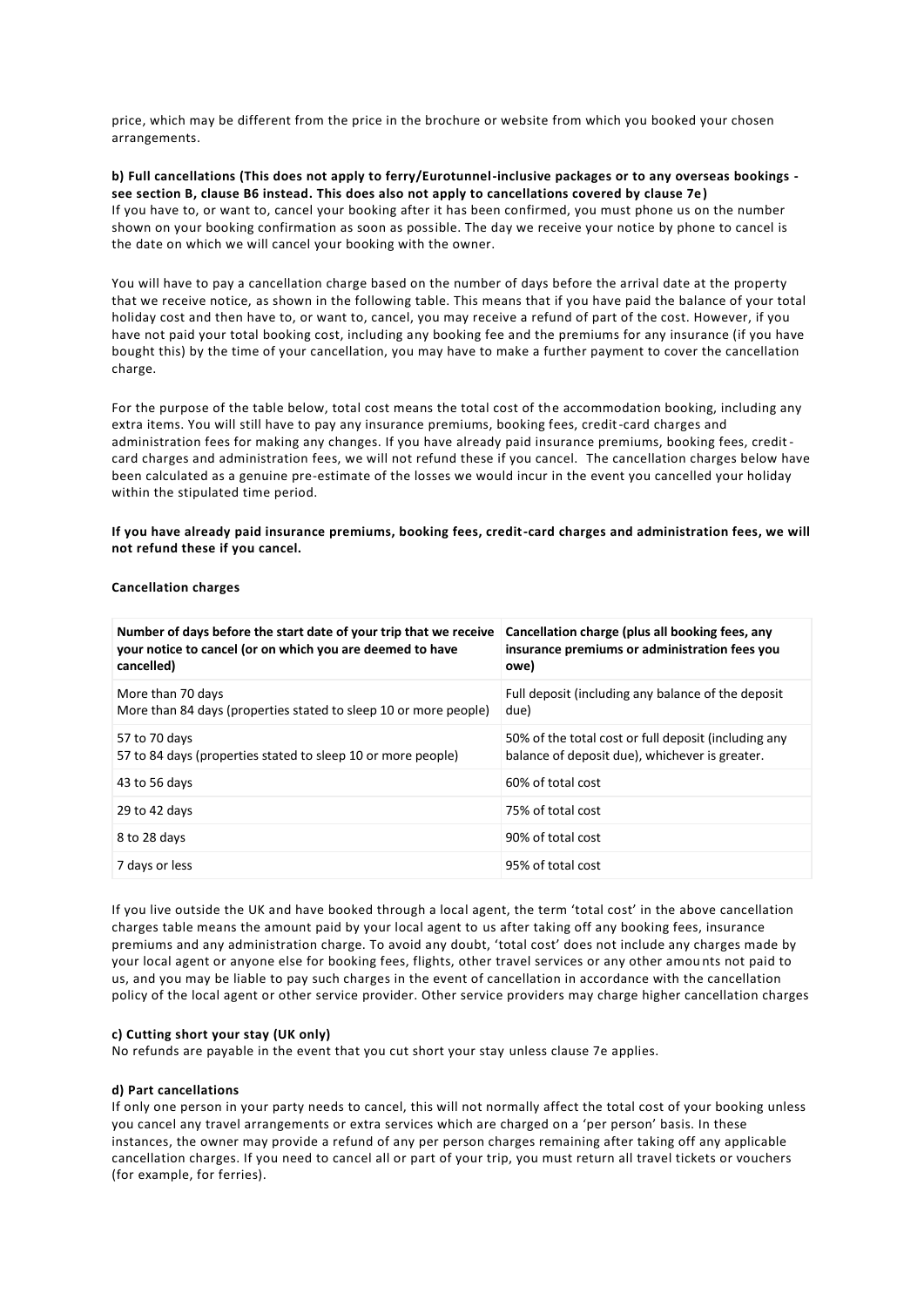# **e) Cancellations due to government public health measures**

If you cancel your booking because UK government public health measures mean you are not allowed to travel or you are prevented from using your booking, you may choose to:

- transfer your booking to a later date free of any administration charges, subject to availability you will have to pay any difference in price if the cost of the new booking is higher or be reimbursed the difference if the cost of the new booking is lower;
- $\bullet$  request a voucher with a redemption value equal to the amount previously paid by you for the booking the voucher terms and conditions will be available to you before you make your choice under this clause; or
- obtain a refund of the amount already paid by you for the booking.

If you have to cut short your stay because of UK government public health measures, you will be entitled to a prorata refund of the cost of the accommodation (including any extras) paid by you for the booking, but any insurance premiums, booking fees or administration charges paid will not be refundable.

You will have to contact us in order to access these options.

# **8 Changes by the owner or service providers**

The owners, Novasol A/S and service providers do not expect to have to make any changes to your booking. However, sometimes bookings have to be changed or mistakes have to be corrected. Owners, Novasol A/S and service providers have the right to do so. If they do, we, on their behalf, will contact you (by phone if reasonably possible in the case of a significant change or by post or email in the case of a minor change) as soon as is reasonably practical. We will explain what has happened and let you know about the change. However, we will have no further liability to you.

#### **9 Cancellations by us, the owner or service providers**

If we or the owner, Novasol A/S or the service provider cancel your booking or are prevented from providing the accommodation you have booked, you may choose to:

- $\bullet$  accept alternative accommodation you will have to pay any difference in price if the cost of the new accommodation is higher or be reimbursed the difference if the cost of the new accommodation is lower;
- request a voucher with a redemption value equal to the amount previously paid by you for the booking the voucher terms and conditions will be available before you make your choice under this clause; or
- obtain a refund of the amount already paid by you for the booking.

We will contact you to inform you of these options.

# **10 Our legal responsibilities to you (This does not apply to ferry and Eurotunnel inclusive bookings, see section B, clause 4 below.)**

As we act only as agents for the owner, Novasol A/S or service provider, we cannot accept any legal responsibility for any act or neglect on their part or of anyone representing or employed by them. And we cannot accept any liability for any problems or faults with or in any property or travel arrangements as all properties and travel arrangements are only controlled by the owners. Your contract is either with the owner, Novasol A/S and/or the service provider and is governed by their terms and conditions, which may contain other limits on their legal responsibility. Our responsibilities to you are limited to making the booking in accordance with your instructions. We accept no responsibility for any information about the arrangements that we pass on to you in good faith. If you have any complaints about any services we provide e.g. our booking service (as opposed to the arrangements provided by the owner, Novasol A/S or service provider), you must let us know immediately in writing and in any event within seven days of the end of any arrangements booked through us. Unfortunately, we cannot accept any legal responsibility if you do not let us know. If we are found to be at fault in relation to any service we provide (as opposed to any service provided by the owner, Novasol A/S or service provider for whom we are not responsible), we will not pay more than the commission we have earned for the booking (or the appropriate proportion of this if not everyone on the booking is affected), plus any reasonable expenses you cannot recover from elsewhere. We do not exclude or limit what we will be legally responsible for if death or personal injury is caused as a result of our negligence or that of our employees whilst acting in their course of their employment, or for any criminal act we may commit.

Neither we nor the owner can be held responsible for noise or disturbance which comes from beyond the boundaries of the property or which is beyond the owner's control. If we know about a problem before you arrive, we will contact you to let you know.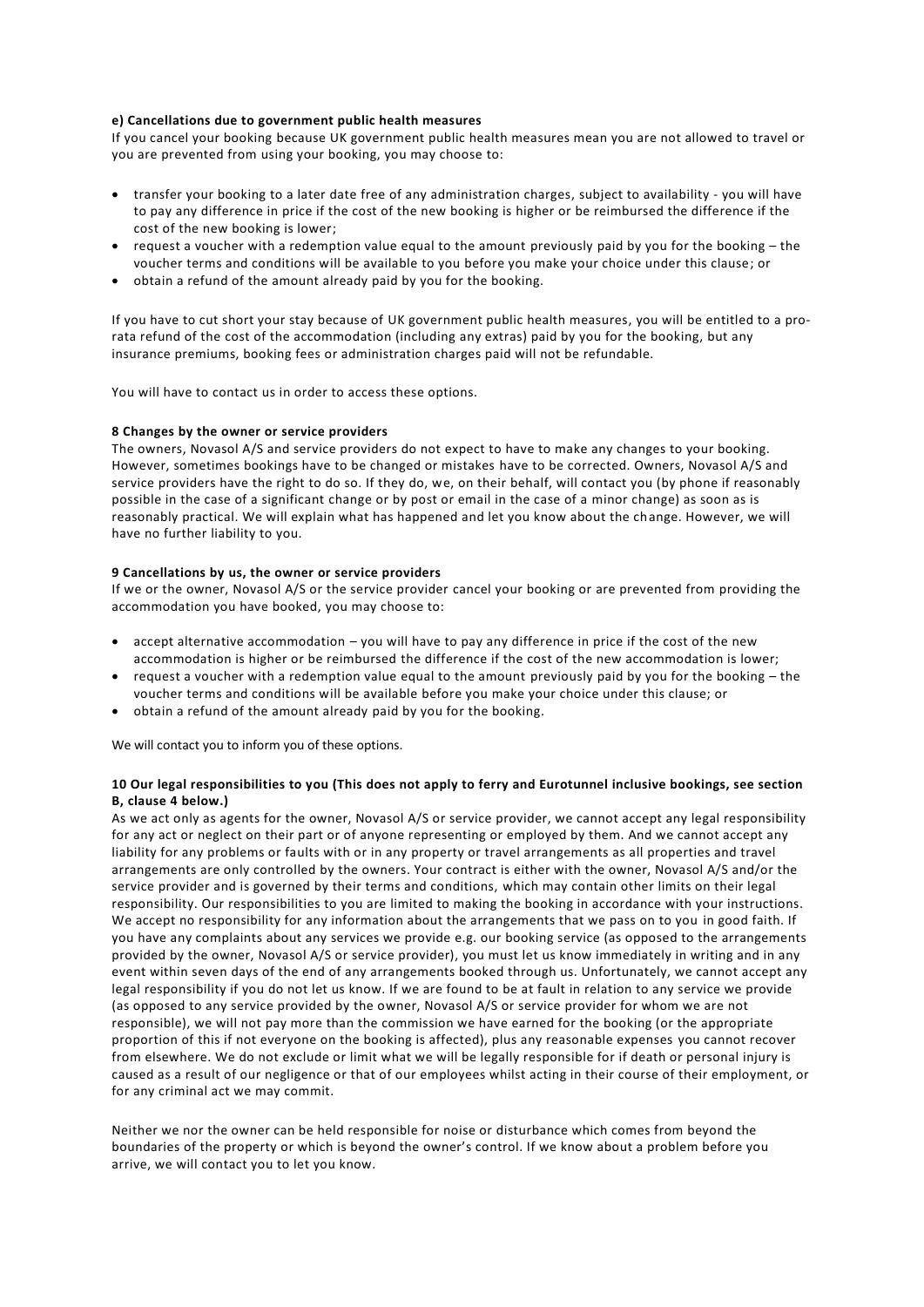We cannot be held responsible for the breakdown of mechanical equipment such as pumps, boilers, swimming pool filtration systems, nor for the failure of public utilities such as water, gas and electricity.

# **11 Owners and service providers' terms and conditions**

The services which make up your holiday are provided by people, firms, companies and other organisations which are totally independent of us and for whom we act as agents. These service providers and owners provide services in line with their own terms and conditions. Some of these terms and conditions may limit or exclude their liability to you, usually in line with international conventions which apply (for example, the Athens Convention for international travel by sea). The terms and conditions are available from the suppliers if you ask.

# **12 Insurance**

**This section does not apply to bookings which take place entirely in the UK where insurance is optional.** We recommend that you take out enough travel insurance to cover you for your total stay. You will find details of the UK Personal Travel Insurance policy we offer in our brochure and on our website.

For all overseas bookings, we consider it essential that you arrange enough travel insurance for your trip. Details of the Personal Travel Insurance policy we offer are shown in our brochures and on our website. If you decide not to buy this insurance, you must take out other personal travel insurance that provides equivalent or better cover to the policy we offer. We can ask you to provide alternative policy details. We do not check insurance policies to make sure they are suitable and this remains your responsibility. You are responsible for covering us if we suffer any losses or expenses arising out of your failure to take out proper insurance cover. We strongly advise you to take out insurance which will cover any damage which may happen to property which belongs to other people and which may get damaged.

If you are booking more than 10 weeks before your departure date (or within 12 weeks where the property is stated to sleep 10 or more people), and you have chosen to purchase the personal travel insurance we offer, we will assume your deposit payment includes the relevant premiums for the personal travel insurance purchased unless you tell us otherwise. For bookings made within 10 weeks of the departure date (or within 12 weeks where the property is stated to sleep 10 or more people), if you choose to buy the Personal Travel Insurance we offer, you must pay us the premiums in full at the time of booking as cover will not apply until then. We can refuse or cancel a booking if you do not have personal travel insurance cover that matches or is better than that provided by the insurance we offer. We will treat any cancellation for this reason as a cancellation by you and you will have to pay the cancellation charges set out in clause 7 above. Please read your policy details carefully and take them with you on holiday. It is your responsibility to make sure that the insurance cover you buy is enough for your needs.

# **13 Disabilities and medical problems**

If you or any member of your party has any medical problem or disability that may affect your booking, please tell us before you confirm your booking and give us full details in writing as early as possible before you travel. If the owner, Novasol A/S or service provider reasonably feels unable to properly meet that person's particular needs, we can refuse or cancel the reservation.

#### **14 Your property**

The owner has set the following conditions on your stay at the property:

Arrival and departure- You can arrive at your property at any time after 4pm (unless we tell you otherwise, for example on your confirmation) on the start date of your rental period. You must leave by 10am on the last day . If your arrival will be delayed beyond 8pm on the start date of your rental period, you must contact the person whose details are given in the location guide. If you fail to do so, you may not be able to get into the property. If you fail to arrive by 12 noon on the day after the start date of your rental period and you do not let the person whose details are given on the location guide know you are arriving late, we on behalf of the owner may treat your booking as having been cancelled by you. In this situation, we will not refund any money you have paid.

Security deposits - Some owners require payment of a security deposit. If this applies to your chosen property, this is a direct arrangement between you and the owner, which we may or may not administer on behalf of the owner. The amount and details of how the payment should be made and how and when it will be returned (less any costs for breakages, damages etc. if applicable) will be provided at the time of booking.

Behaviour - You and all members of your party agree: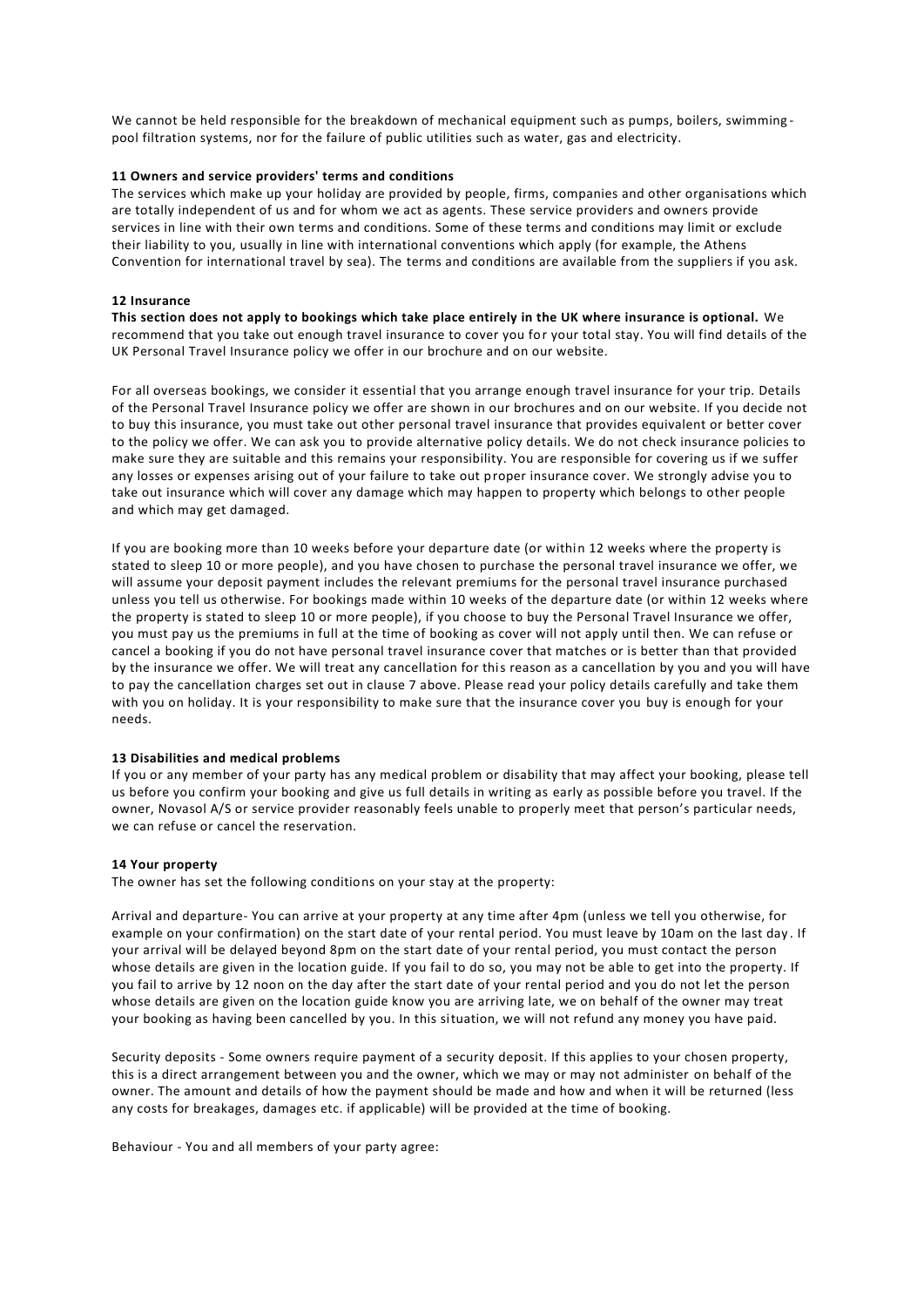- to keep the property clean and tidy;
- to leave the property in a similar condition as you found it when you arrived;
- to behave in a way at all times while at the property which does not break any law;
- not to use the property for any illegal or commercial purpose;
- not to sublet the property or any part thereof or otherwise allow anyone to stay in it who we have not previously accepted on behalf of the owner as a member of your party;
- Not to behave in anti-social manner, breach the peace or otherwise act in a way which may disrupt or affect the enjoyment of others.

Maximum occupancy - You also must not allow more people than the brochure states to stay overnight in the property. You cannot arrange for visitors to the property without the advance consent of the owner. You cannot significantly change the number of adults or children during your stay. (For example, if you book for two adults and two children, you cannot arrive with four adults and no children.) You must not hold events (such as pa rties, celebrations or meetings) at the property without the advance consent of the owner. If you do any of these things, the owner can refuse to hand over the property to you, or can repossess it. If the owner does this, we will treat this as you cancelling the booking. In these situations you will not receive a refund of any money you have paid for your booking. And we or the owner will not be legally responsible to you as a result of this situation. (This will include, for example, any costs or expenses you have to pay due to not being able to stay in the property, such as the cost of finding other accommodation.) Neither we nor the owner are under any obligation to find any alternative accommodation for you.

Pets - Pets are not allowed unless we say so in the brochure/website. If you take a pet with you, it is not allowed upstairs, on beds or furniture, or in any shared facilities, such as swimming pools or shops. You must not leave any pets unattended in the property, including any garden, and you must keep dogs on a lead within the boundaries of a property (including the garden). Registered assistance dogs are allowed in most properties featured in this brochure even if the property description says that pets are not allowed. NB: if you are travelling to France or Italy with a registered assistance dog, please contact us before making your booking. If you or any member of the party has a pet allergy, we cannot guarantee that dogs, or other pets, have not stayed in your chosen property, even if the owner does not allow pets, nor can we accept any responsibility for any subsequent health reaction. It is your responsibility to make specific enquiries before booking as some property owners may take their own pets to a property. You should also read the information on taking pets on holiday included in our brochure or on our website. If there is a charge for taking a pet, you will be told at the time of booking.

No Smoking **-** most properties are no smoking (including E-cigarettes), if you require a smoking property then please contact us

Under 1 hour to airport feature -This is a guide only, calculated on the airport being up to 40 miles from the area that you are booking

#### **15 Damage**

You are responsible for and agree to reimburse to the owner and us all costs incurred by the owner and/or us as a result of any breakage or damage in or to the property which is caused by you or any members of your party or any other persons invited into the property by you. The owner and/or we can ask for an extra payment from y ou to cover any such costs.

The owner expects the accommodation to be left in a reasonable state on departure. If in the owner's or caretaker's opinion, additional cleaning is required, you will be liable to the owner for the cost of this cleaning.

You may need to check and sign an inventory of the property and its contents on arrival at the property. If you discover that anything is missing or damaged on arrival please notify the owner/key holder immediately.

# **16 Right of Entry**

The owner is allowed to enter the property (without letting you know first if this is not practical or possible) if special circumstances or emergencies happen (for example if repairs need to be carried out) or if you break any of these booking conditions, the owner's own terms and conditions or any other terms that apply to your booking and/or the property. The owner or its representative also is allowed to enter the property to inspect it (including but not limited to where you have complained about the property). If this happens, you will be given reasonable notice first.

You agree to allow the owner or their representative (including workmen) access to the property as required by this clause.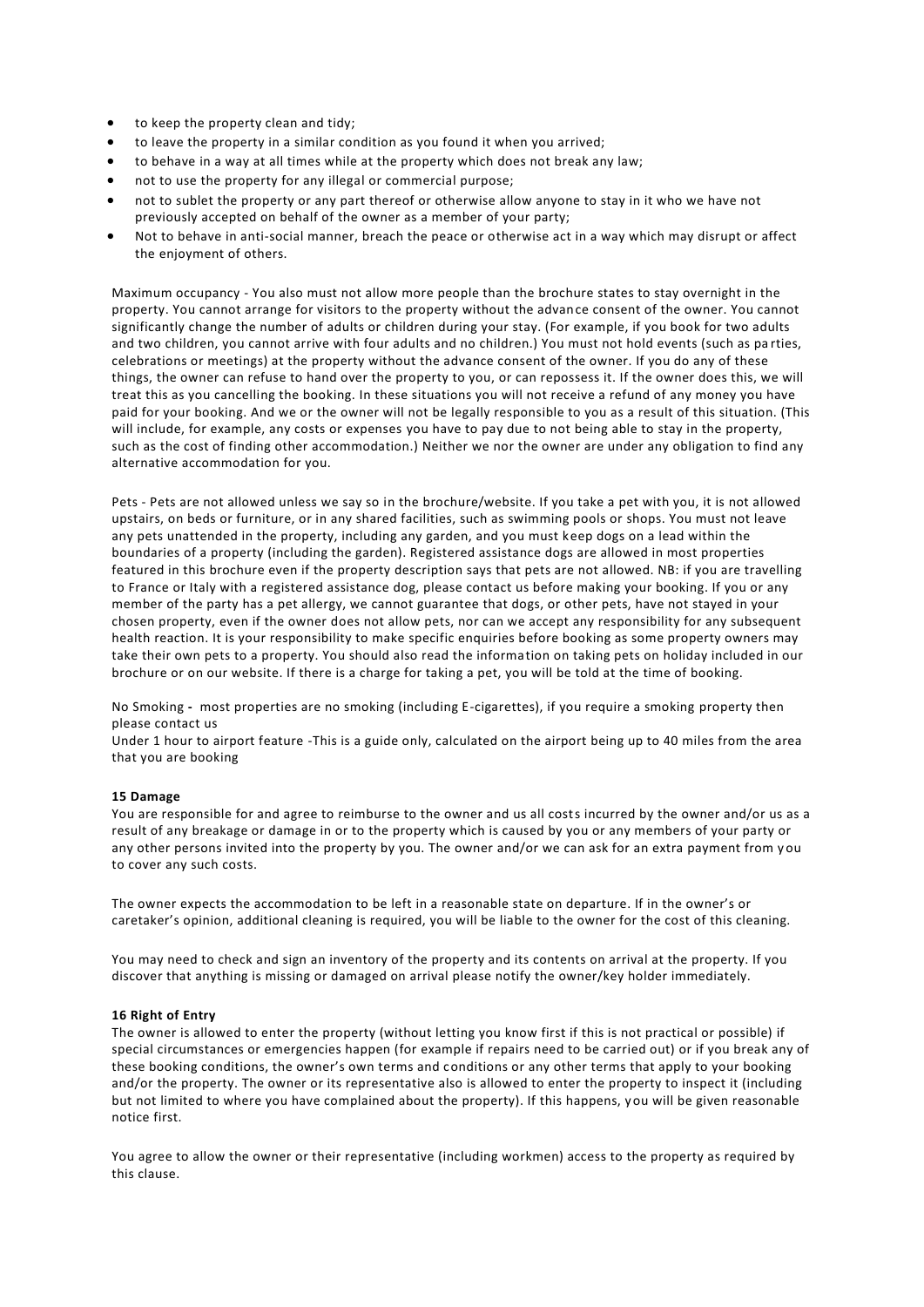#### **17 Unreasonable behaviour**

The owners of all properties can refuse to hand over their property if the unreasonable behaviour of anyone in your party is likely to cause offence to other guests, to members of staff or to neighbours, or if the owner has reasonable cause to believe you or any member of your party will cause damage or loss to the property, its services or facilities. If this happens, the contract between you and the owner will end and you will not receive any refund and neither we nor the owner will have any further responsibility to you.

The owners of all properties can end a stay after the keys have been handed over, if the unreasonable behaviour of anyone in your party (including anyone invited into the property by you) is likely to spoil the enjoyment, comfort or health of other guests, residents, neighbours or members of staff or where you or any member of your party (or anyone invited into the property by you) has broken or is likely to break any of these booking conditions, the Owner's terms and conditions or any other terms and conditions applicable to the property which you have been told about. If this happens, you will have to leave the property immediately and no refund will be given. You may also be responsible for any costs the owner has as a result of your behaviour as set out in clause 15.

# **18 Special requests**

If you have any special requests, you must let us know when you make a booking and confirm them in writing. Although we will try to pass any reasonable requests on to the owner, Novasol A/S or service provider (whichever applies), we cannot guarantee that any request will be met. Confirmation that we have noted a special request or passed it on to the owner, Novasol A/S or service provider, or of the fact it is shown on your written confirmation or any other document, is not confirmation that the request will be met. If we or the owner or Novasol A/S or service provider fail to meet any special request, it will not mean we or they have broken your contract.

#### **19 Complaints (This does not apply to ferry and Eurotunnel inclusive bookings.)**

If you want to complain, we, together with the owner, Novasol A/S or service provider (whichever applies), will want to take action to sort your complaint out as soon as possible. Because the contract for your arrangements is between you and the owner or Novasol A/S and/or service provider, you should put any queries or concerns to them. It is essential that you contact the owner or their representative immediately if any problem arises so that it can be sorted out as quickly as possible. It is often extremely difficult (and sometimes impossible) to sort out difficulties properly unless the owner is told promptly. If you discuss the problem with the owner or their representative during your stay at the property, it can usually be sorted out straightaway. In particular, complaints which would only be temporary (for example, complaints on how the property is prepared or the heating not working) cannot possibly be investigated unless registered during your stay. If you cannot contact the owner or their representative, or if you are not happy with their response, you should immediately phone the Customer Services Line on the number shown on your confirmation. If, after this, you feel that the problem has not been dealt with to your satisfaction, you must, within 28 days of returning from your stay, put your complaint in writing to us. We will then pass this on to the owner. Send your letter to our office at Spring Mill, Earby, Barnoldswick, Lancashire, BB94 0AA, marked for the attention of the Customer Relations Department. Or you can send an email to cr@awaze.co.uk. We have designed this procedure to make sure we can sort out complaints as quickly as possible. Please help us and the owner to help you by following this procedure. If you fail to do so, this may affect your entitlement to claim compensation if this would be appropriate. As we act only as an agent for the owner, we cannot accept any legal responsibility for your complaint. If we help to sort out a complaint, we are doing so as an agent only and have no legal responsibility to you for any refund or compensation.

Please note that we offer an Alternative Dispute Resolution service through our ABTA membership. Please see clause 6 for further details. You can also access the European Commission Online Dispute (ODR) Resolution platform at http://ec.europa.eu/consumers/odr/.

# **20 Governing law and jurisdiction**

Any dispute, claim or other matter which may arise in relation to your booking will be governed by English law and you agree that any dispute will be dealt with exclusively by the courts of England and Wales.

#### **21. Communicating with you**

Please see our Privacy Notice which explains how we will process your personal data.

For the purposes of the Landlord and Tenant Act 1987, you can send any notices intended for the owner to our registered office address Spring Mill, Earby, Barnoldswick, Lancashire, BB94 0AA and we will forward these on to the owner.

# **Section B: Ferry and Eurotunnel inclusive bookings only**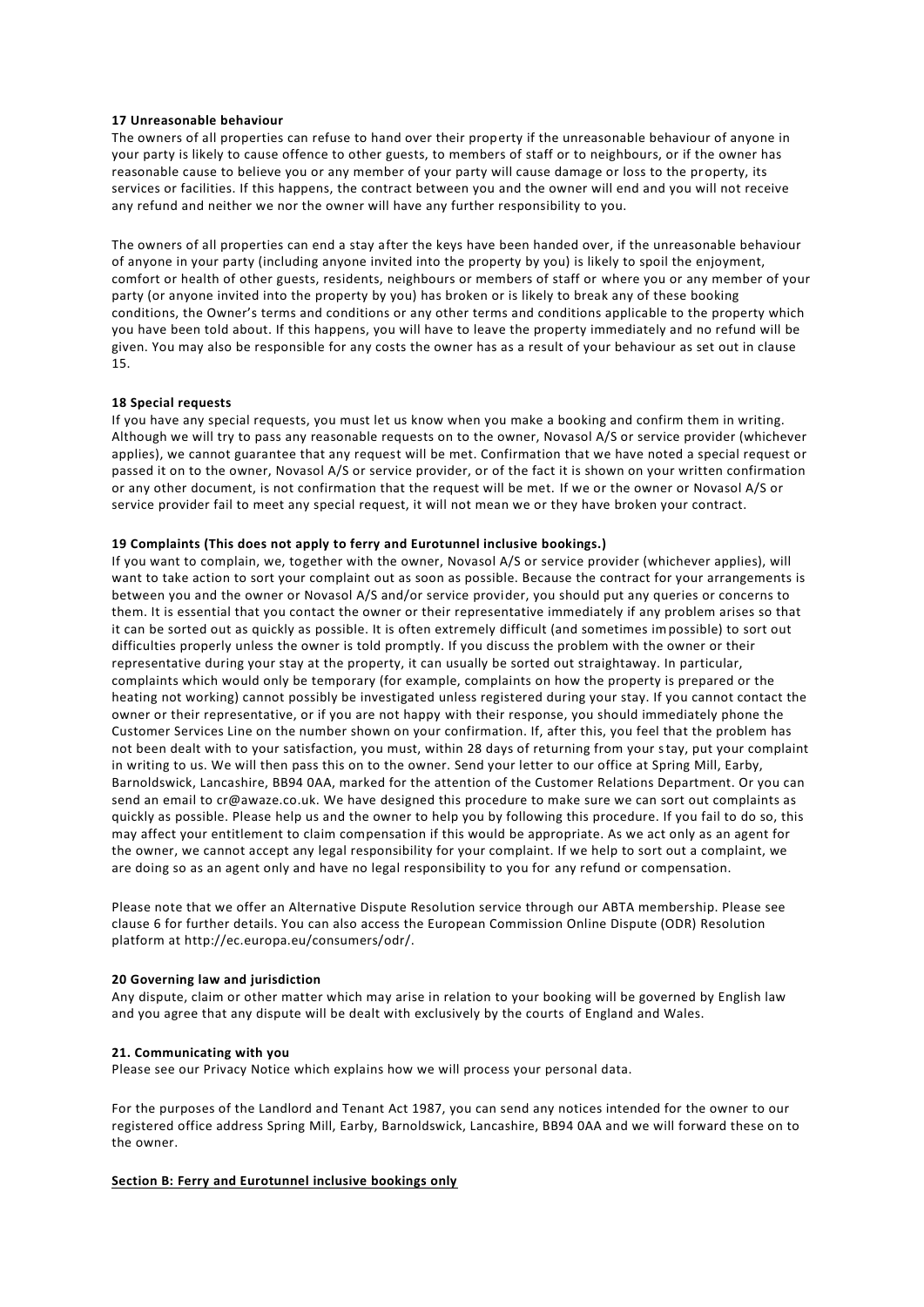# **Where your booking includes accommodation plus a ferry or Eurotunnel crossing, the following extra information applies to your booking:**

# **B1) Pricing**

All prices quoted or which we have told you about include all charges and any taxes or government charges that apply to your holiday at the time of booking, with the exception of French local tourist tax (please see section A clause 3) for details of your obligation to make payment in respect of French local tourist tax). We worked out the accommodation prices shown in our brochures and on our website based on the known costs and on an exchange rate of £1 to 1.126 euro.

We keep the prices charged by the owner or service provider under constant review and the prices of arrangements may be increased or reduced at any time. Ferry and Eurotunnel prices shown on our websites or in our brochure are provided by suppliers and may also be amended at any time before purchase.

We may also correct mistakes in the pricing of unsold arrangements at any time. We will confirm the price of your booking when you make it. As changes and mistakes can happen, you must check the price and all other details of your chosen arrangements at the time of booking.

When we confirm the price of your chosen arrangements at the time of booking, except where we have to correct any mistakes, we will only increase or reduce the price of your confirmed booking due to changes in:

- The price of the carriage of passengers resulting from the cost of fuel or other power sources;
- The level of taxes or fees applicable to the holiday imposed by third parties not directly involved in the performance of your holiday, including tourist taxes, landing taxes or embarkation or disembarkation fees at ports and airports; or
- the exchange rates which have been used to work out the cost of your package.

We will pass on any increase or reduction by either charging you more or giving you a refund, as applicable.

You will be charged for the amount of any increase in accordance with this clause, plus an administration charge of £1.00 per person. If this means that you have to pay an increase of more than 8% of the cost of your holiday (not including insurance premiums and any amendment charges), and you do not wish to pay this increase you will be entitled to cancel your booking and receive a full refund of all money you have paid us (except for any amendment charges). Or, you can buy another holiday from us if we are able to offer one (if this is of equivalent or higher quality you will not have to pay more but if it is of lower quality you will be refunded the difference in price).

In the above circumstances you have 14 days from the issue date printed on our invoice to t ell us if you want to cancel your holiday or buy another holiday. If you do not tell us that you want to cancel or buy another holiday within this time, we will assume that you will pay the extra charge. You must pay this with the balance of the cost of the holiday or within 14 days of the issue date printed on the invoice, whichever is later.

If, due to the charges mentioned above, the price of your holiday goes down we will pay you any refund due. However, please remember that we do not always buy travel arrangements in local currency and some obvious changes have no effect on the price of your travel due to contractual and other protection in place.

We promise not to send you an invoice for an extra charge within 20 days of the start of your holiday. We will not make any refunds within this period either.

# **B2) Your financial security**

We provide full financial protection for our package holidays which don't include flights, by way of a bond held by ABTA Limited, of 30 Park Street, London, SE1 9EQ. our ABTA membership number is Y0662 (Accommodation only sales) and L4801 (Packaged holiday sales)]. Please visit **[www.abta.com](http://www.abta.com/)** for further information. Please see clause 6 of section A for full details of our ABTA membership.

# **B3) Cancellations or changes made by us**

It is unlikely that we will have to make changes to your booking arrangements but occasionally, as we make the arrangements for your bookings many months ahead, we may have to make changes both before and after bookings have been confirmed. Or, we may have to cancel confirmed bookings. While we always try to avoid changes and cancellations, we can make cancellations or changes at any time and must reserve the right to do so.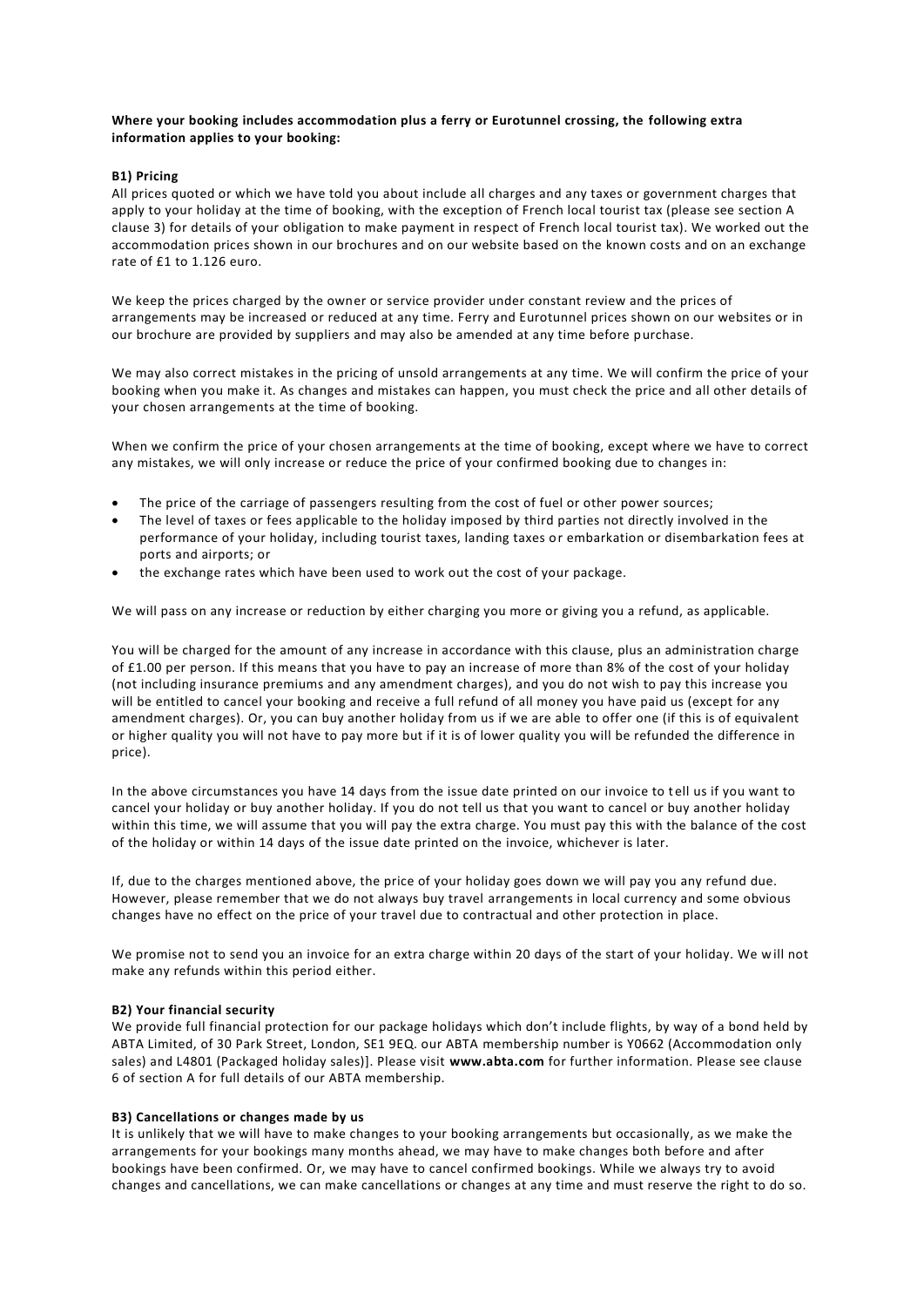Occasionally we have to make a 'significant change' such as a change of property to that of a lower standard, changing the departure time by more than 12 hours or a change of resort/area. If we need to do this, we will let you know as soon as possible before you leave. We treat all other changes as minor. As a result, we will decide whether to let you know about them.

If we have to make a significant change or cancel your booking, and as long as there is time to do so before the departure date, we will offer you three options:

· (for significant changes), you can accept the changed booking arrangements we offer you; or

· you can transfer to another booking if we are able to offer alternative arrangements with comparable or higher facilities (at no extra cost to you); or

· if available, accepting an offer of an alternative holiday of a lower standard, with a refund of the price difference between the original holiday and the alternative holiday; or

· you can cancel your booking, in which case we will refund you all amounts you have paid.

You must notify us of your choice within 7 days of our offer. If we do not hear from you within 7 days, we will contact you again to request notification of your choice. If you fail to respond again within the time period stipulated within our notice, we reserve the right to assume you accept the changed or alternative arrangements. The options shown above are not available if any change is a minor one or if the change or cancellation by us arises out of alterations to the confirmed booking which you have asked for or your failure to pay the balance of your booking cost by the due date notified to you.

In addition to a full refund of all monies paid by you, we will pay you compensation as detailed below (except to infants), in the following circumstances:

- If, where we make a significant change, you do not accept the changed arrangements and cancel your booking;

- If we cancel your booking and no alternative arrangements are available.

| Number of days before you leave when we tell you (or your travel agent) about a significant<br>change to or cancellation of your confirmed holiday | Compensation per<br>party |
|----------------------------------------------------------------------------------------------------------------------------------------------------|---------------------------|
| More than 70 days                                                                                                                                  | £0                        |
| 43 to 70 days                                                                                                                                      | £25                       |
| 29 to 42 days                                                                                                                                      | £40                       |
| 15 to 28 days                                                                                                                                      | £80                       |
| 14 days or less                                                                                                                                    | £100                      |

Compensation will not, however, be payable and no liability, beyond offering the above mentioned choices, can be accepted where:

a. we are forced to make a change or cancel as a result of unavoidable and extraordinary circumstances, meaning any event beyond our control, the consequences of which could not have been avoided even if all reasonable measures had been taken. These circumstances may include, but are not limited to, those listed under 'Events beyond our control' in clause 9 of Section A; or

b. we cancel as a result of your failure to comply with any requirement of these booking conditions entitling us to cancel (such as paying on time); or

c. we make a minor change; or

d. we make a significant change or cancel your arrangements more than 10 weeks before departure; or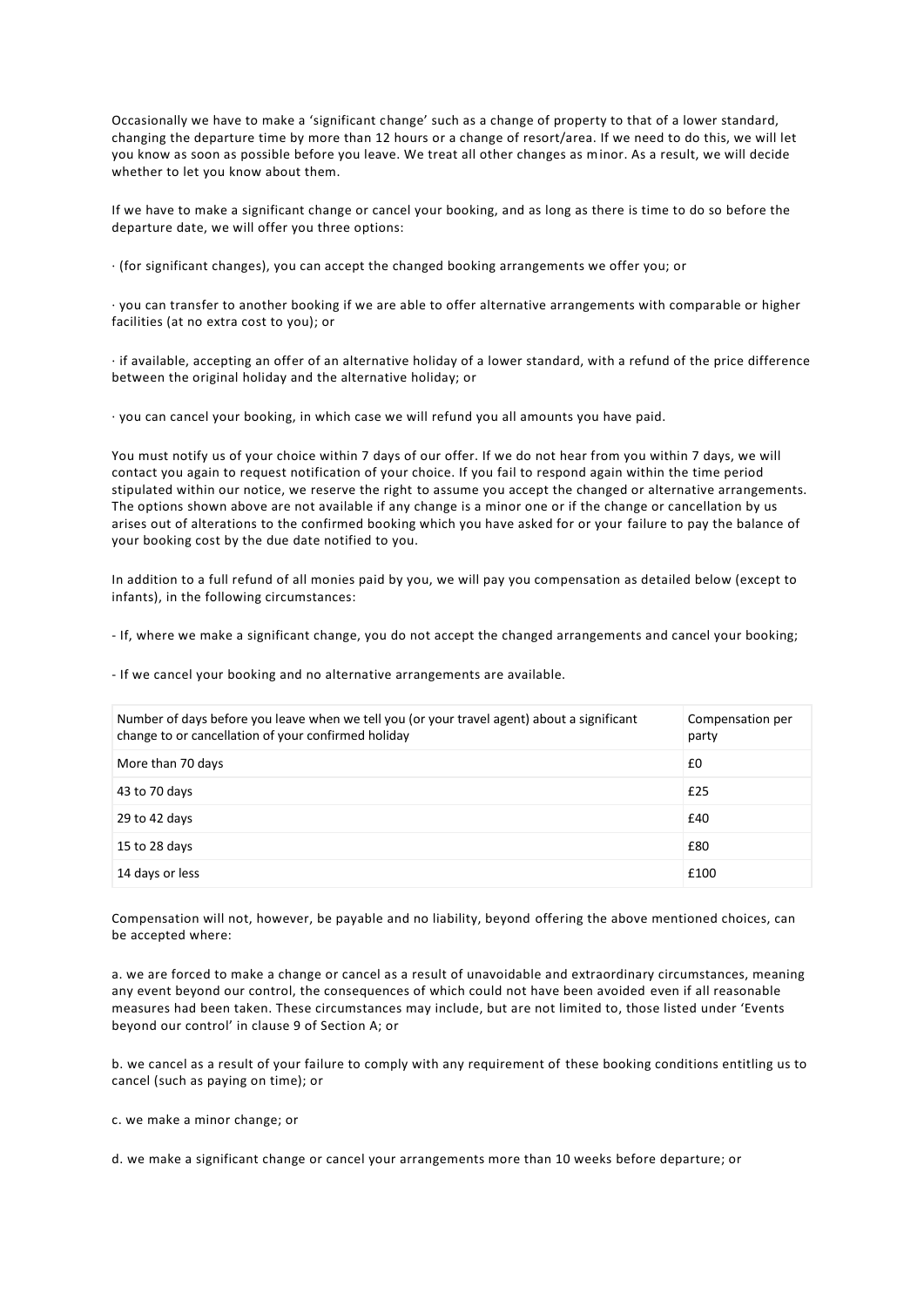e. where the change or cancellation by us arises out of alterations to the confirmed booking requested by you; or

f. where we make a significant change and you accept those changed arrangements or you accept an offer of alternative travel arrangements.

The table above sets out the most we will pay under this clause. We are sorry that we cannot meet any expenses or losses you may suffer as a result of inconvenience suffered.

Very rarely, we may be forced by make a change or cancel as a result of unavoidable and extraordinary circumstances, meaning any event beyond our control, the consequences of which could not have been avoided even if all reasonable measures had been taken. These circumstances may include, but are not limited to, those listed under 'Events beyond our control' in clause 9 of Section A. If this situation does occur, we regret we will be unable to make any refunds (unless we obtain any from our suppliers), pay you compensation or meet any costs or expenses you incur as a result.

If we become unable to provide a significant proportion of the services that you have booked with us after you have departed, we will, where possible, make alternative arrangements for you at no extra charge and, where those alternative arrangements are of a lower standard, provide you with an appropriate price reduc tion.

#### **B4) Our legal responsibility to you**

We will accept responsibility for your holiday as an 'organiser' under the Package Travel and Linked Travel Arrangements Regulations 2018. Depending on the other conditions of this clause B4, we accept responsibil ity for making sure that we supply your travel arrangements, which you book with us, as we have described. If, after you leave for your trip, any part of your arrangements are not provided as promised, due to the negligence of our employees, agents or suppliers, and we don't remedy or resolve your complaint within a reasonable period of time, we will pay you appropriate compensation, if this has affected the enjoyment of your trip. However, (except where you have suffered personal injury or death), we will not pay more than three times the value of the booking (or the relevant part if not all the booking is affected). The level of compensation will take into account all relevant factors, including the price of the holiday, any steps it was reasonable for you to take to reduce, as far as possible, the inconvenience or damage suffered (such as following the complaints procedure) and how much the problem affected your overall enjoyment of the holiday. Please note that it is your responsibility to show that we or our supplier(s) have been negligent if you wish to make a claim against us.

Before we pay you any compensation, you must make any complaint or claim strictly in line with clause B7. You must also transfer your legal rights you may have against anyone else in connection with your claim. You must cooperate with us and our insurers in this.

In all claims we will not be legally responsible if the alleged loss, injury or damage results from any of the following:

- The fault of the person affected or any members of their party;
- The fault of someone not connected with providing your holiday which we could not have predicted or avoided;
- unavoidable and extraordinary circumstances, meaning any event beyond our control, the consequences of which could not have been avoided even if all reasonable measures had been taken. These circumstances may include, but are not limited to, those listed under 'Events beyond our control' in clause 9 of Section A.

Where it is impossible for you to return to your departure point as per the agreed return date of your package, due to "unavoidable and extraordinary circumstances", we shall provide you with any necessary accommodation (where possible, of a comparable standard) for a period not exceeding three nights per person. Please note t hat the 3 night cap does not apply to persons with reduced mobility, pregnant women or unaccompanied minors, nor to persons needing specific medical assistance, provided we have been notified of these particular needs in advance. For the purposes of this clause, "unavoidable and extraordinary circumstances" means warfare, acts of terrorism, significant risks to human health such as the outbreak of serious disease at the travel destination or natural disasters such as floods, earthquakes or weather conditions which make it impossible to travel safely to the travel destination.

#### **Important notice on the limits of our legal responsibility**

For international travel by sea and rail, we will limit our legal responsibility in all cases as if we were carriers under the appropriate conventions, which include; The Athens Convention (for sea travel); The Berne/Cotif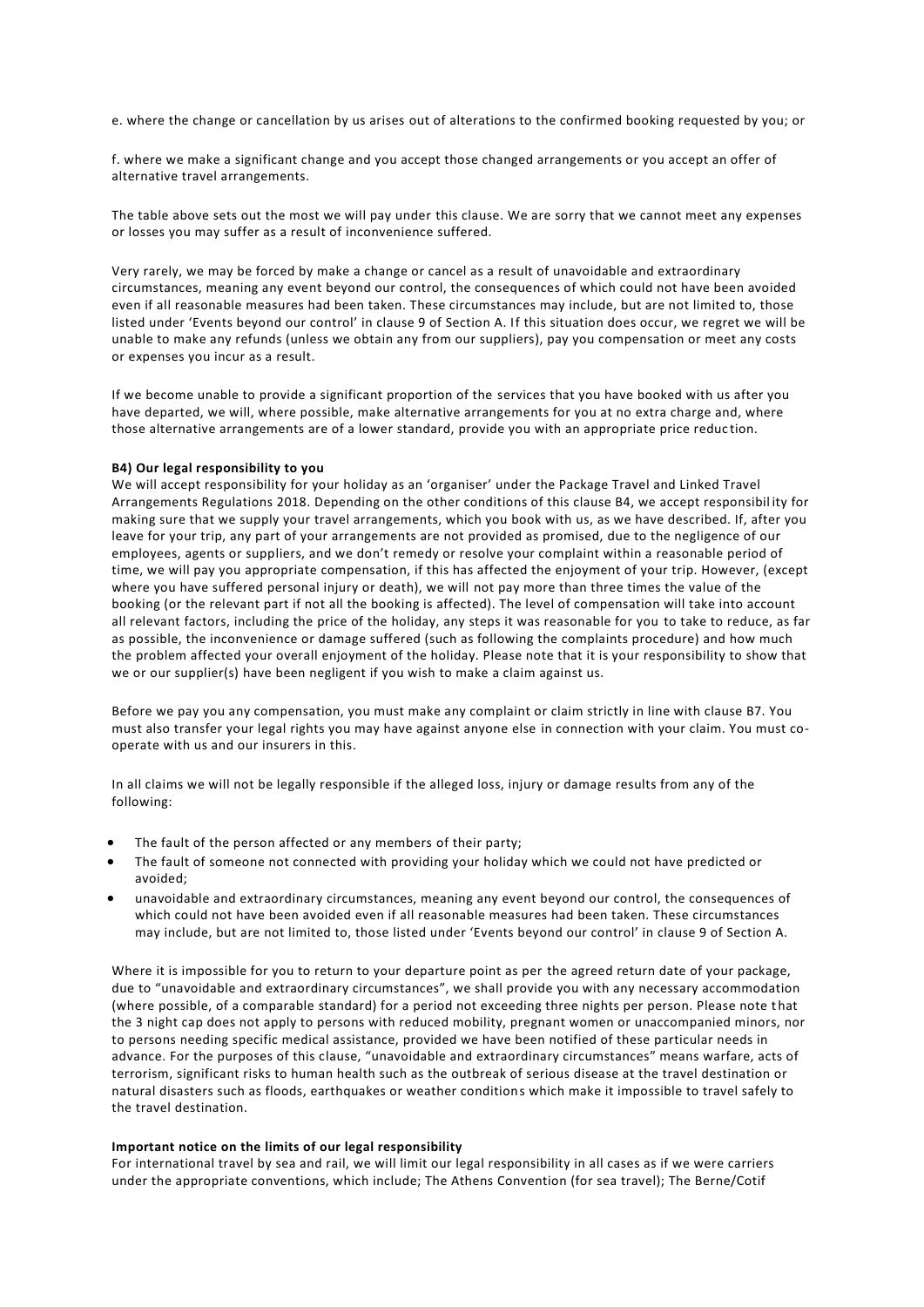Convention (for rail travel) and The Paris Convention (for accommodation arrangements) and any applicable EU Regulations, such as 261/2004 (for travel by air) and 1117/2010 (maritime passenger rights). We are not a carrier for the purposes of EU 1177/2010 – any queries or claims for that regulation should be directed to your carrier. You can ask for copies of these conventions and regulations from our offices. Please contact us. You must also agree that the operating carrier or transport company's own 'conditions of carriage' will apply to you on that journey. When arranging transport for you, we rely on the terms and conditions in these international conventions and those 'conditions of carriage'. You must accept that all the terms and conditions in those 'conditions of carriage' form part of your contract with us, as well as with the transport company.

Please note, we cannot accept any liability for any damage, loss or expense or other sum(s) of any description: (a) which on the basis of the information given to us by you concerning your booking prior to our accepting it, we could not have foreseen you would suffer or incur if we breached our contract with you; or (b) relate to any business.

If we are found legally responsible for loss of or damage to any luggage or personal possessions (including money), the most we will have to pay you and your party is £25 per person, as you are required to have adequate insurance in place to cover this kind of loss.

# **B5) Passports and visa information for package bookings**

A passport is required for the overseas destinations that we feature. Photo identification may be required by airlines and ferry companies even if you are travelling within the UK – e.g to Northern Ireland, please check with the transport provider. The passport, visa and health requirements which apply, at the time of printing, to British citizens are shown in our brochures and on our website and we provide a link to up-to-date information from our website. You can find everything you need to know about your travel requirements at **[www.gov.uk/foreign](https://www.gov.uk/foreign-travel-advice)[travel-advice](https://www.gov.uk/foreign-travel-advice)** and **[www.gov.uk/knowbeforeyougo](https://www.gov.uk/knowbeforeyougo)**

It is your responsibility to make sure that you and all members of your party have all the travel and health documents you need before you leave. You are responsible for paying all costs in getting these documents. You must make sure that you apply for a passport/visa in good time before your trip. If failure to have or supply any travel or other documents needed results in fines, charges and so on which we or the owner or service provider have to pay, you will be responsible for refunding us. If you cannot travel because of such failure, neither we, the owner or service provider will be legally responsible to you.

We can ask for any personal details, including passport numbers, if we need to do so.

**Exit checks at UK borders for ferry/Eurotunnel travellers** – all transport operators need to see the passports of all those travelling when you leave the country. You should allow enough time for this process when planning your journey. Some transport operators may require you to provide advanced passenger information (API) to them before you arrive at port. If this applies to your booking, we will write this on your confirmation documents. You are responsible for providing this information for all passengers and we will not accept any legal responsibility if you fail to do so.

If you or any member of your party is not a British citizen or holds a non-British passport, you must check passport and visa requirements with the embassy or consulate of the country or countries you will travel to or through.

# **B6 If you change or cancel your booking – This clause applies to ALL overseas bookings and to bookings which include ferry and Eurotunnel crossings**

#### **Full cancellations**

If you have to, or want to, cancel your booking, you must phone us on the number shown on your booking confirmation as soon as possible. You must also immediately confirm your cancellation in writing, sent by recorded delivery, to us at the address shown in the brochure or on the website. The day we receive your notice by phone is the date on which we cancel your booking. If you cancel, we will make a cancellation charge, as shown in the table below. This means that if you have paid the balance of your total cost and then have to, or want to, cancel, you may receive a refund of part of the cost. However, if you have not paid your total cost, including the premiums for any insurance (if this applies), by the time of your cancellation, you may have to make a further payment as a cancellation charge.

For the purpose of the table below, 'total cost' means the total cost of the booking, including any extra items. You will still have to pay any insurance premiums, ferry or Eurotunnel charges, booking fees and administration fees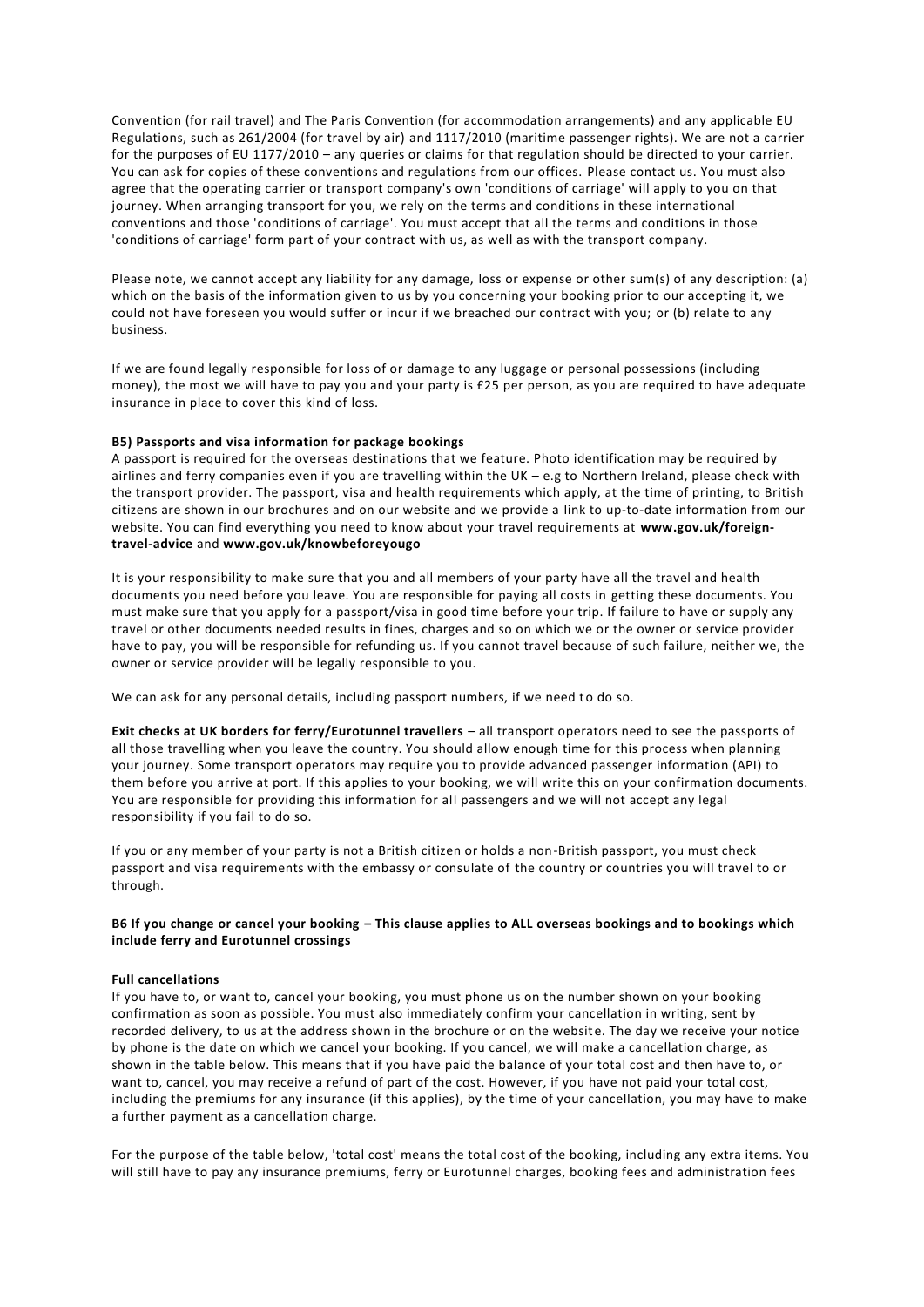for making any changes. If you have already paid insurance premiums, ferry or Eurotunnel charges, booking fees and administration fees, we will not refund them if you cancel.

If they are prevented from travelling, individual party members may be able to transfer their place to someone else introduced by you, subject to the following conditions:

- we are notified not less than 7 days before departure;

- you pay any outstanding balance payment, an amendment fee of £35 for each change or £60 for each change if we have already issued your travel documents., as well as any additional fees, charges and other costs arising from the transfer; and

- the person to whom the booking is being transferred agrees to these booking conditions and all other terms of the contract between us.

You and the transferee remain jointly and severally liable for payment of all sums. If you are unable to find a replacement, cancellation charges as set out in this clause will apply in order to cover our estimated costs. Otherwise, no refunds will be given for passengers not travelling or for unused services.

**NB - Most service providers do not allow name, time or other changes after tickets have been issued. In the case of ferry and Eurotunnel bookings, you may need to buy new tickets at a higher price.**

# **Cancellation charges**

| Number of days before the start date of your trip that<br>we receive your notice to cancel (or on which you are<br>deemed to have cancelled) | Cancellation charge (plus all booking fees, ferry or Eurotunnel<br>charges, any insurance premiums or administration fees you<br>owe)                            |
|----------------------------------------------------------------------------------------------------------------------------------------------|------------------------------------------------------------------------------------------------------------------------------------------------------------------|
| More than 70 days<br>More than 84 days (properties stated to sleep 10 or<br>more people)                                                     | Full deposit (including any balance of the deposit due) plus the<br>total cost of any ferry or Eurotunnel booked.                                                |
| 57 to 70 days<br>57 to 84 days (properties stated to sleep 10 or more<br>people)                                                             | 50% of the total cost or full deposit (including any balance of<br>deposit due), whichever is greater, plus the total cost of any<br>ferry or Eurotunnel booked. |
| 43 to 56 days                                                                                                                                | 60% of total cost plus the total cost of any ferry or Eurotunnel<br>booked.                                                                                      |
| 29 to 42 days                                                                                                                                | 75% of total cost plus the total cost of any ferry or Eurotunnel<br>booked.                                                                                      |
| 8 to 28 days                                                                                                                                 | 90% of total cost                                                                                                                                                |
| 7 days or less                                                                                                                               | 95% of total cost.                                                                                                                                               |

#### **Other service providers may make higher cancellation charges. Please also see clause 12, insurance.**

The cancellation charges above have been calculated as a genuine pre-estimate of the losses we would incur in the event you cancelled your holiday within the stipulated time period.

**Cancellation by You due to Unavoidable & Extraordinary Circumstances:** You have the right to cancel your confirmed holiday before departure without paying a cancellation charge in the event of unavoidable and extraordinary circumstances occurring at your holiday destination or its immediate vicinity and significantly affecting the performance of the holiday or which significantly affects transport arrangements to the destination. In these circumstances, we shall provide you with a full refund of the monies you have paid b ut we will not be liable to pay you any compensation. Please note that your right to cancel in these circumstances will only apply where the Foreign and Commonwealth Office advises against travel to your destination or its immediate vicinity. For the purposes of this clause, "unavoidable and extraordinary circumstances" means warfare, acts of terrorism, significant risks to human health such as the outbreak of serious disease at the travel destination or natural disasters such as floods, earthquakes or weather conditions which make it impossible to travel safely to the travel destination.